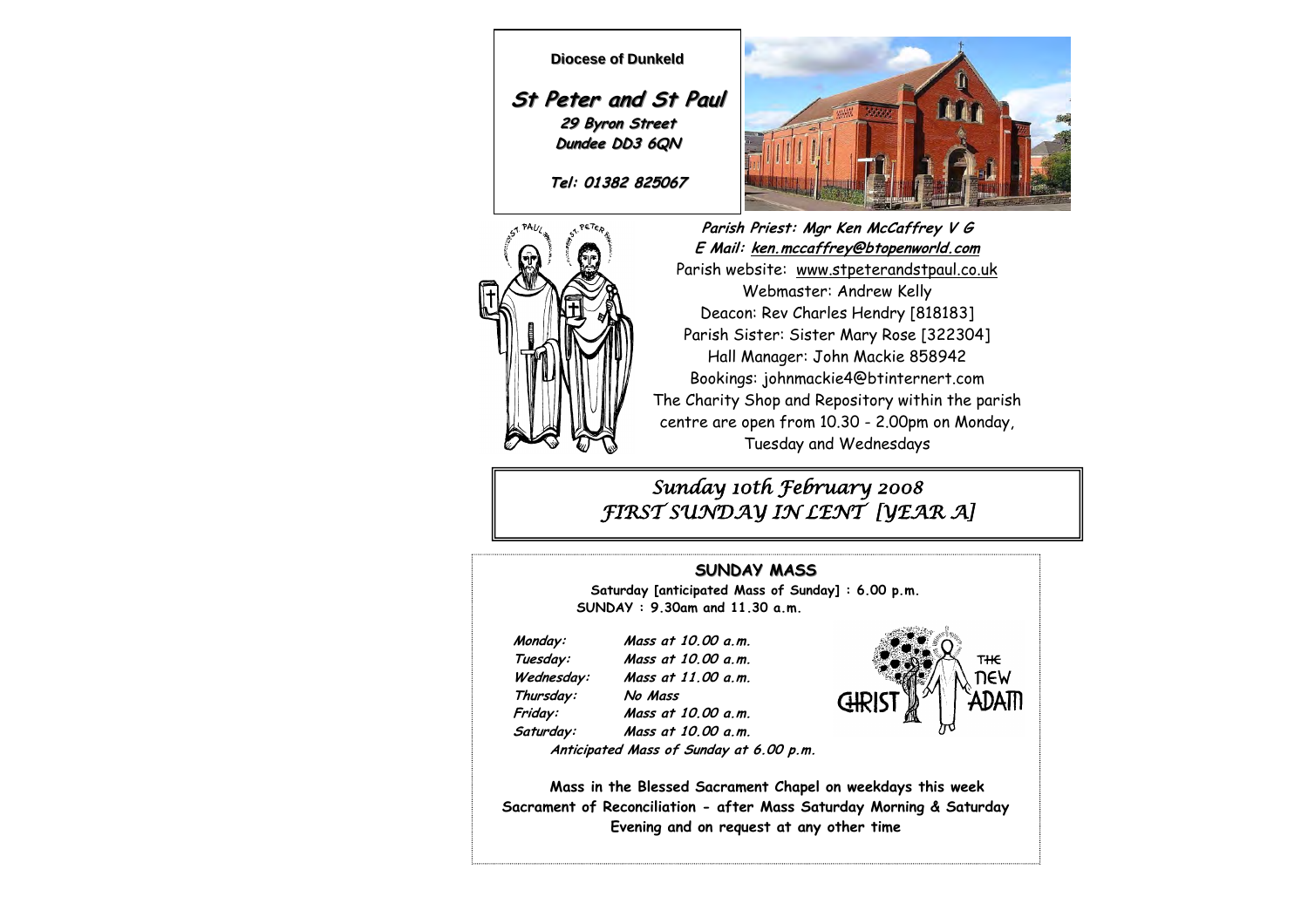# **THE INEVITABLE CONFLICT…..**

**It has often been said that conflict in life is inevitable. What matters is how such conflict is dealt with. We can find ourselves from time to time in some form of conflict with others.**  We sometimes need to call on a third party to help us to resolve such conflict. We can also be aware of conflict within ourselves; we can be pulled in two different directions at once. Sometimes we know deep down that one of the two directions we are being pulled in will not serve us or others well. We have traditionally spoken of this as an experience of temptation. The gospel reading describes Jesus' experience of temptation. We are given a glimpse into an inner conflict as he begins his public ministry. At his baptism, Jesus had an experience of **God his Father, assuring him that he was the beloved Son, and filling him with the Holy Spirit. Shortly after his baptism in the Jordan, he had a very different kind of experience in the wilderness, an experience of Satan, tempting him to take a very different path to the one on which his baptism had launched him. At his baptism, Jesus was sent forth by the Father in the service of others; in the wilderness, Satan tempts him to be self-serving — to look out for his own physical needs, to gain a following by indulging in the spectacular, to sell his soul for the sake of power and status. The gospel reading portrays what must have been a very real conflict within Jesus. At the very end of Jesus' public ministry, we are given a glimpse of another conflict within him. In the Garden of Gethsemane, he struggled with the temptation to avoid the cross that lay before him by pulling back from the mission which began at his baptism. On both occasions, at the beginning and end of his ministry, in the wilderness and in Gethsemane, Jesus resisted the temptation that assailed him. He resolved his inner conflict in favour of remaining faithful to God's call and to the mission that God had entrusted to him.** 

**The letter to the Hebrews says of Jesus that 'he has been tempted as we are'. In becoming like us, Jesus experienced temptation as we do. None of us are strangers to temptation. If it**  was a struggle at times for Jesus to remain faithful to God's call, it will certainly be a struggle for us. We will find ourselves pulled in a direction that does not correspond to God's will **for our lives. Unlike Jesus, we will sometimes find ourselves taking that direction, going down a path that falls short of what God wants for us. In that sense, the story of Adam and Eve in the garden, which we read in today's first reading, is the story of us all. According to that story, Adam and Eve had great scope to enjoy the goodness of God's creation, but there was a limit. They were tempted to ignore this limit, to reach for something that was out of bounds for them, and they surrendered to that temptation. Their failure to be faithful to what God asked of them stands in sharp contrast to the faithfulness of Jesus in today's gospel reading. St Paul, in today's second reading, reflects on that contrast between Adam and Christ.** 

**If the story of Adam and Eve is very much our story, St Paul would remind us that the story of Jesus can also be our story. We have been baptised into Christ; we receive him in the Eucharist; his Spirit has been given to us. When we are tempted, therefore, we do not stand alone. At such moments, the Lord is present within us and around us, helping us to be faithful to God's will for our lives as he was. The Lord wants to live out his faithfulness to God in each one of our lives; his grace is at work in our lives to enable us to be as faithful to God as he was. Lent is a season when we are called to be less of an Adam figure and more of a Christ figure. It is a time when we consciously strive to allow our lives to be shaped more by the story of Jesus than the story of Adam. In Lent we try to identify the temptations that are most significant for us; we acknowledge honestly the ways in which we have surrendered to such temptations, and we invite the Lord to enter our lives more fully, so that the story of his faithfulness to God's call becomes our story to a greater degree. If that happens for us this Lent, we will stand with confidence to renew our baptismal promises this coming Easter Sunday.** 

Thank you for last week's collection. of £911

The Collection for the Mill Hill Missionaries was £817

There will be a SECOND COLLECTION next Sunday for the work of the CATHOLIC EDUCATION COMMISSION

SCIAF BOXES are available today and are returned on Holy Thursday at the Mass of the Lord's Supper

Thanks for the donation for African Missions put through the letter box some weeks ago.

## **THE HOUSE OF GOD**

We hope to return to worship in the Church next Saturday / Sunday. All the work may not be complete but hopefully enough will have been done for us to move back. Thank you for donations already received for the Presidential Chair and I am grateful for other donations amounting, on Friday, to £1900. I hope to purchase a statue of St Teresa as it is really through the sale of St Teresa's Church that we are able to fund this major refurbishment. In addition we will need a Sanctuary Lamp, some new Sacred Vessels, Thurible, Holy Water Dish and linen.